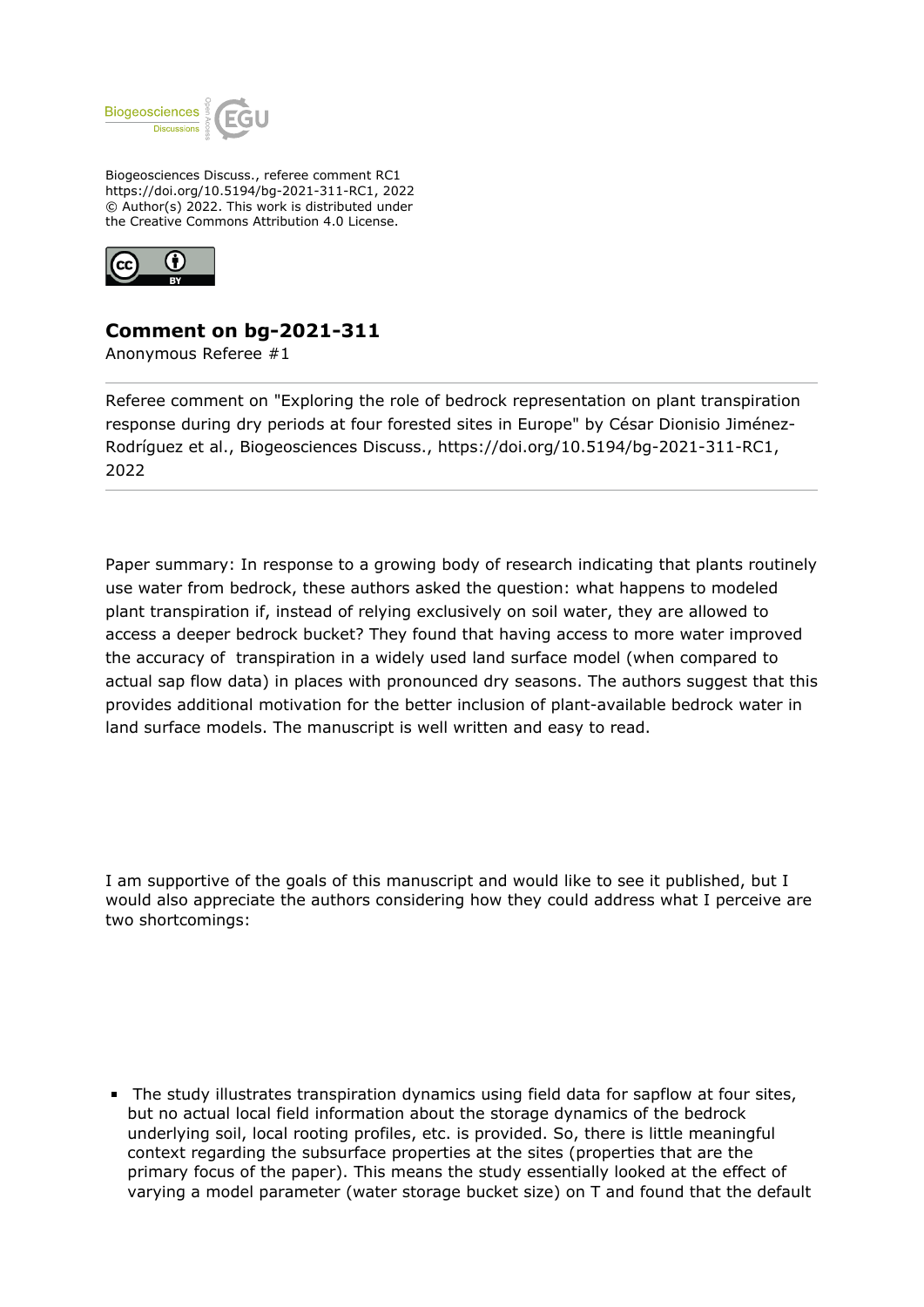model configuration could be improved upon. Other default model parameters could have also been varied (the PFT properties, for example), and modeled transpiration might have been improved as well. So, while the authors have shown that changing a model parameter from the default can improve model performance (larger storage buckets *can* improve T representation [and I don't doubt that this is the likely reason]), without any actual data showing that plants use deeper water from bedrock at these sites it has not been demonstrated that this is mechanistically why T has improved for these particular sites. Is any of this context available at the four study sites, and could it be added to the paper? Based on the findings of the paper, what should be done by the modeling community? Should the water storage bucket just be freely calibrated instead of prescribed? What exactly is the goal of changing this parameter? To improve accuracy of historically observed T, or to better predict T under non-stationary climate, etc?

Other studies have already shown that increasing the size of the storage bucket accessible to plants can improve modeled T patterns in seasonally dry (e.g., Mediterranean) climates (e.g., Ichii, K., Wang, W., Hashimoto, H., Yang, F., Votava, P., Michaelis, A. R., & Nemani, R. R. [2009]. Refinement of rooting depths using satellitebased evapotranspiration seasonality for ecosystem modeling in California. *Agricultural and Forest Meteorology*, *149*(11), 1907-1918.). Yes, these studies do this by changing rooting depths, or adding deeper soil (rather than calling it bedrock), but isn't the fundamental result the same: more stored water accessible to plants? What exactly is the novel finding in this study in relation to what these other studies have done (which is to change a model parameter that ultimately allows for more water storage for plants, thereby resulting in a better T or ET estimate)?

Other items:

Table 1: Is the p50 correct for the Russian site? I am surprised it would be such a low water potential in such a cold climate.

I understand the goal of Figure 4: compare modeled to actual sapflow patterns by time (note that nowhere in the figure or caption is this stated, however). This figure is extremely difficult to comprehend, even after quite a few minutes of study. It is also worth noting that a continuous variable is reported as an area (circle area) rather than a length, leading to potential interpretation ambiguities. Can these not be plotted as regular time series points, whose values vary along a continuous rather than categorical y-axis?